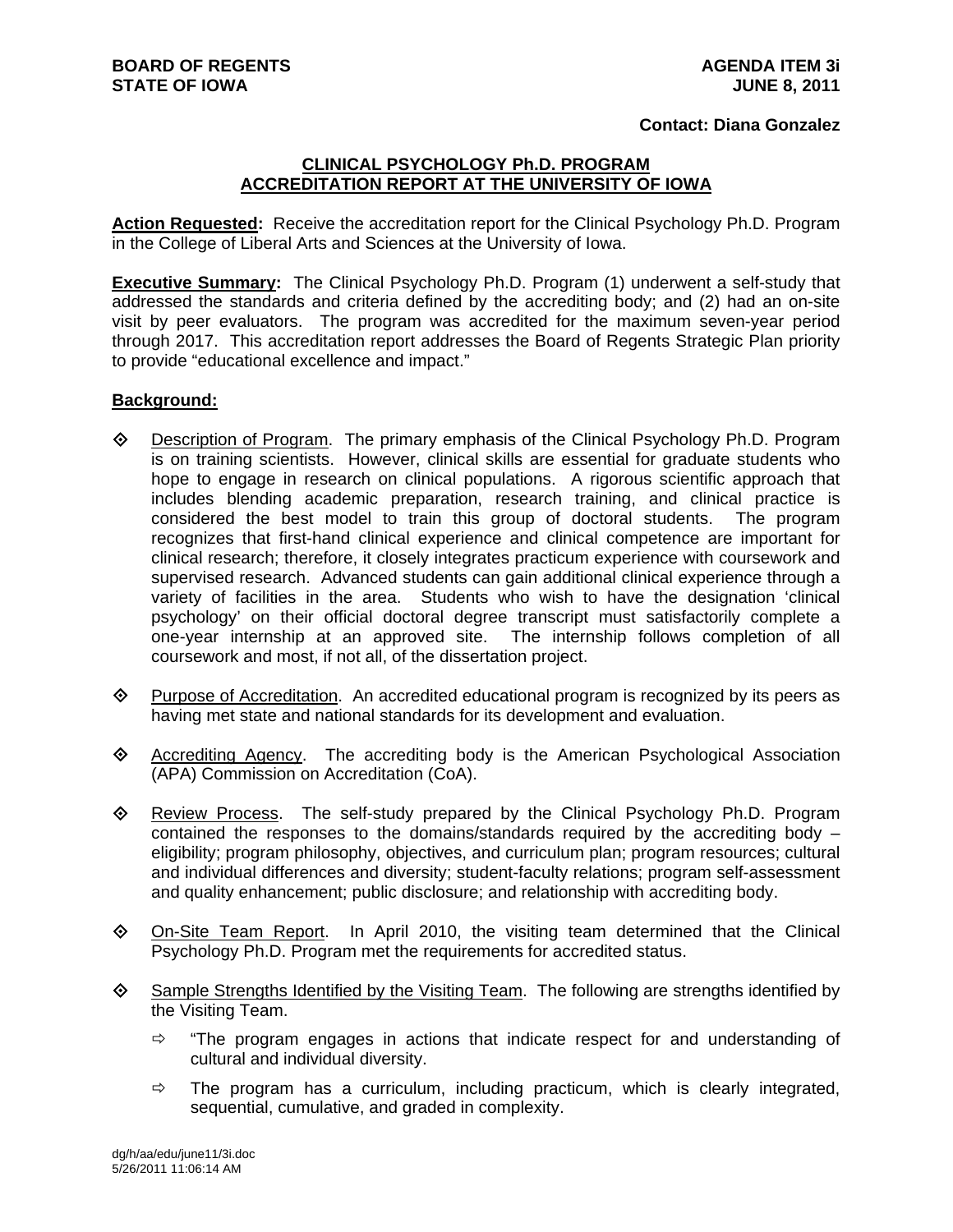- $\Rightarrow$  The program's four goals and objectives are consistent with the program's philosophy and training model, the substantive area of professional psychology that is represented and an understanding of legal, ethical, and quality assurance principles.
- $\Rightarrow$  The program had an identifiable core faculty that are distinguished and leading clinical scientists who regularly contribute to the bodies of scientific knowledge in their respective areas. They function as outstanding role models of clinical scientists for students with interests in research careers and act as fine role models for the integration of science and practice for students who choose service-delivery careers."
- ♦ Sample Weaknesses Identified by the Visiting Team. The following are weaknesses identified by the Visiting Team.
	- $\Rightarrow$  "There did not appear to be sufficient coverage in the curriculum in the content area of consultation and supervision consistent with Domain B.3(c) of the *Guidelines and Principles for Accreditation*.
	- $\Rightarrow$  The program relies heavily on course grades and practicum evaluation ratings as outcome measures while students are in the program and, while this is an acceptable means of outcomes assessment, for some of the courses, it is not clear which objectives the grades are tied to. The program needs to work on aligning competencies and assessment measures to clearly demonstrate how the goals and objectives are measured with associated competencies by using the assessment mechanisms created by the program.
	- $\Rightarrow$  The data on program graduates presented by the program do not appear to provide information speaking to the empirical/scientific bases of practice aspects of Goal 2 or Goal 4d ('Engage in activities reflective of their scientific orientation to clinical practice').
	- $\Rightarrow$  The program's public disclosure information is not consistent with the requirements of Implementing Regulation C-20, specifically internship and attrition information."
- Accreditation Status. In August 2010, the Commission on Accreditation of the American Psychological Association awarded re-accreditation to the Clinical Psychology Ph.D. Program. In order to keep the Commission informed of the program's commitment to the ongoing self-study process, the program was asked to address the following issues in a narrative response by September 1, 2011. (Program responses are in italics.)
	- $\Rightarrow$  "Discuss how the program measures student competence in Competency 4B in the absence of a minimum threshold."

*After much discussion, the Clinical Area Training Committee (CATC) concluded that the program could not set a degree requirement (e.g., publications) in which the outcome would be outside the direct control of the faculty (i.e., in the hands of the editorial process). Additionally there was considerable discussion that setting a minimum threshold standard would be contrary to the high expectations held for the research productivity of graduate students. Therefore, the CATC proposed adding additional public disclosure (i.e., website information) of the program's clear expectation for students to contribute to the research literature during their graduate training.*